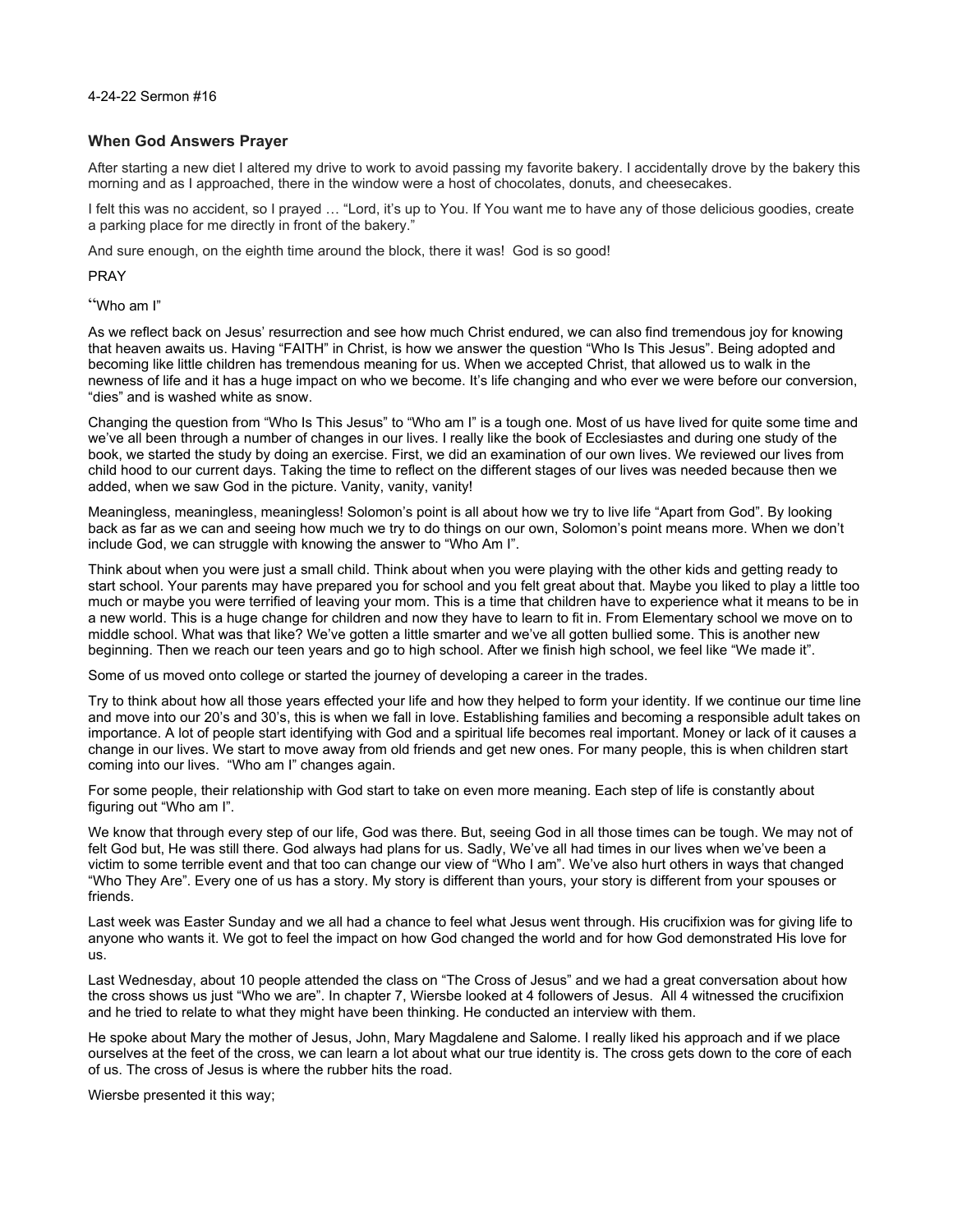For Mary the mother of Jesus this could have been seen as a place of reward. She was chosen by God to be the mother of Jesus. She got to have the experience of the Angel that brought her the good news. Her purity and goodness is what made God choose her. She got to give birth to Jesus. She seen Him grow up and got to care for Him. She got to give Jesus the love that only a mother could understand. Jesus was a part of her. Not only was she blessed by God but she also had to face the sword. From the very beginning they had to flee and because of Jesus she had to know that so many other children had to suffer because of her son. She was gossiped about, rejected and shunned. In the United states, when a person commits a crime, mothers aren't permitted to testify for their children in court. No mother is ever going to let their children go to prison. In those times, Mary could have stood up and lied about Jesus to make the crucifixion stop but instead, she knew who Jesus was and she couldn't lie. All she could do was stay silent. Her reward from Jesus was; He gave her John as an adopted son to care for her. Mary's love for Jesus was incredible and because she lived a pretty pure life, God rewarded her.

If you were John you may be at a place of responsibility. If we look at Matthew 10:**38 Whoever does not take up their cross and follow me is not worthy of me. 39 Whoever finds their life will lose it, and whoever loses their life for my sake will find it.** Like all of the disciples, John fled with them but, John had to turn around and return to witness the crucifixion. Jesus found forgiveness for him and because of His love for John, Jesus trusted him to take care of Mary the mother of Jesus.

Mary Magdalene probably felt a lot different. She came from a place of redemption. She was healed from the bondage a 7 demons. She was probably doing some really terrible things. She was in bondage to Satan and Jesus delivered her. I'm going to use Luke 7:44. The story actually begins in verse 36 but I'm going to start at 44. **44 Then he turned toward the woman and said to Simon, "Do you see this woman? I came into your house. You did not give me any water for my feet, but she wet my feet with her tears and wiped them with her hair. 45 You did not give me a kiss, but this woman, from the time I entered, has not stopped kissing my feet. 46 You did not put oil on my head, but she has poured perfume on my feet. 47 Therefore, I tell you, her many sins have been forgiven—as her great love has shown. But whoever has been forgiven little loves little." 48 Then Jesus said to her, "Your sins are forgiven." 49 The other guests began to say among themselves, "Who is this who even forgives sins?" 50 Jesus said to the woman, "Your faith has saved you; go in peace."**

Jesus can turn "darkness into light" and he can turn anyone from the power of Satan to God. She was healed by Jesus and she was forever grateful for being forgiven so much. What a contrast from Mary the mother of Jesus and John. Salome may have been at a place of rebuke. Salome was Mary's sister, the mother of John and James. Matthew 20: **20 Then the mother of Zebedee's sons came to Jesus with her sons and, kneeling down, asked a favor of him. 21 "What is it you want?" he asked. She said, "Grant that one of these two sons of mine may sit at your right and the other at your left in your kingdom." 22 "You don't know what you are asking," Jesus said to them. "Can you drink the cup I am going to drink?"** "**We can," they answered. 23 Jesus said to them, "You will indeed drink from my cup, but to sit at my right or left is not for me to grant. These places belong to those for whom they have been prepared by my Father." 24 When the ten heard about this, they were indignant with the two brothers. 25 Jesus called them together and said, "You know that the rulers of the Gentiles lord it over them, and their high officials exercise authority over them. 26 Not so with you. Instead, whoever wants to become great among you must be your servant, 27 and whoever wants to be first must be your slave— 28 just as the Son of Man did not come to be served, but to serve, and to give his life as a ransom for many."** Salome didn't know what she was asking. Because of what she asked for, Her 2 sons, James and John faced terrible times. James was the first of the apostles to be martyred and even though John was the last to die, he suffered tremendously. Salome wanted them to be held high and to be honored. Salome's judgement of others and her selfishness brought great sorrow.

The point of each of these response is, Jesus died for all of them. He had to forgive all of them. Like them, every one of us, have our own identity in Christ. When we put ourselves at the foot of the cross, we get to know "Who I Am". It isn't about what we've accomplished in our lives. Going back to Ecclesiastes and seeing that when we live our lives "APART FROM GOD", we never find our true identity. Try to place yourself at the cross and think about what you would have been thinking, why do you need Jesus for yourself. These four examples are just for us to ponder. You may relate to one and not another. You might have a different person in the bible that you can relate to. The point is; at the cross is where they found themselves. "Who am I" is only for knowing who "I want to become". Jesus died so that we can live.

Galatians 5:22 22 But the fruit of the Spirit is love, joy, peace, forbearance, kindness, goodness, faithfulness, 23 gentleness and self-control. Against such things there is no law. 24 Those who belong to Christ Jesus have crucified the flesh with its passions and desires. 25 Since we live by the Spirit, let us keep in step with the Spirit. 26 Let us not become conceited, provoking and envying each other.

This is our gift. Enjoying our adoption started at the cross and will end at the cross. Whatever it was that caused you to be separated from God was taken away by Christ. I would love to think that my story before the cross related most to Mary or John. Having their identity is probably the best of the four.

They needed Christ too. Many feel like Mary Magdalene or Salome. Christ frees all of us. It's all about knowing why you needed Christ to die for you. It's about extending MERCY and GRACE to all others. We can take joy in knowing that anything dividing us in our relationship with God is able to washed white as snow. Confessing that we need Christ in our lives is "Who I Am"

It's our ticket into heaven.